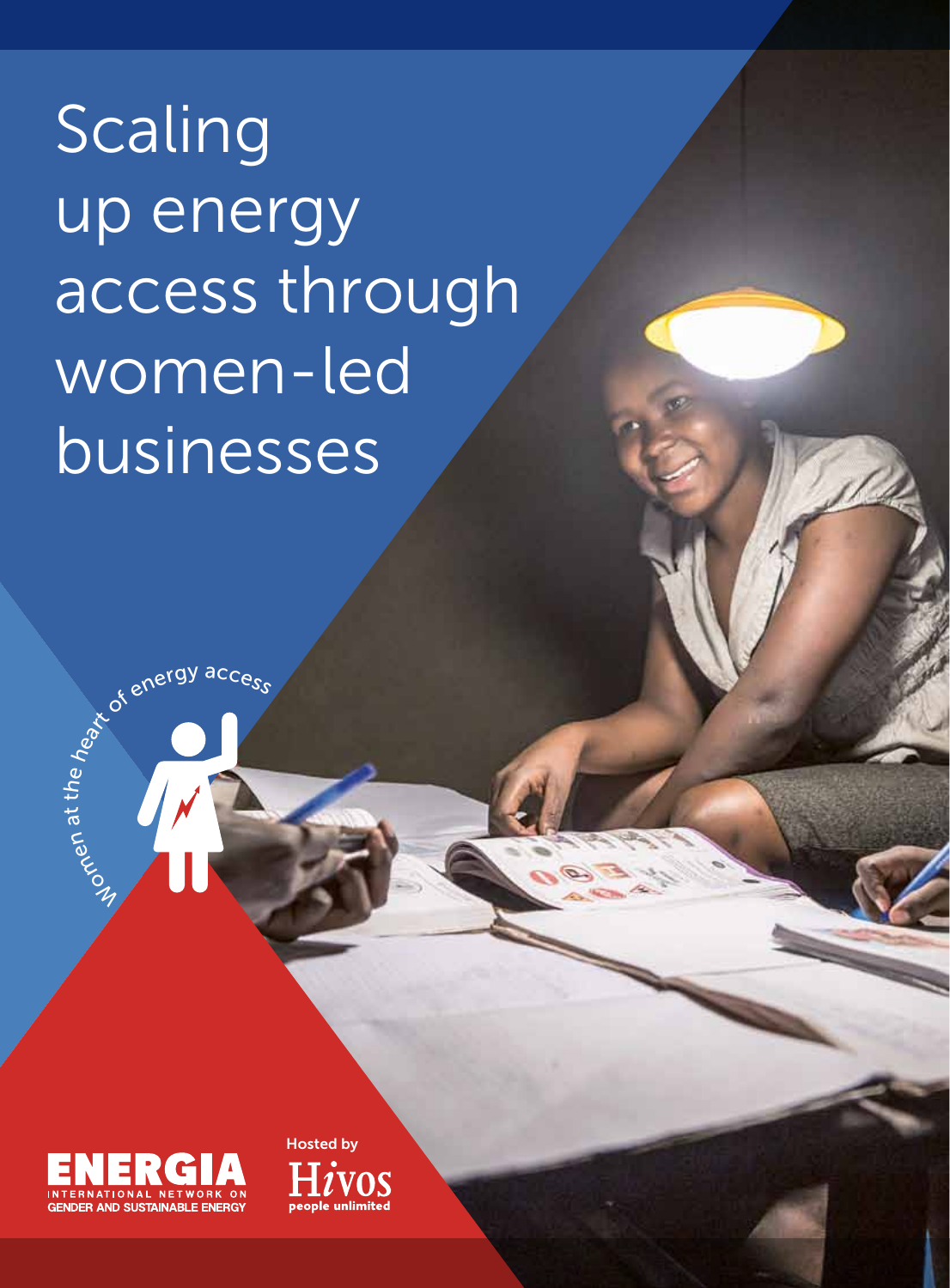# Scaling up energy access through women-led businesses

### The issue

In today's world, 1.2 billion people have no access to electricity and over 2.7 billion people still use traditional biomass for cooking, leading to approximately 4.3 million deaths per year from indoor air pollution. Most of these live in rural and/or difficult to reach areas.

In most developing countries, women are the providers and managers of household energy. Many of them are also energy-consuming entrepreneurs, running homebased micro- and small-scale businesses. Plus, they are embedded in an extensive community network of potential consumers.

Combining all these characteristics, these women have a huge potential to advance energy access in hard-to-reach communities. However, relative to men, they have lower educational levels, less access to productive assets such as land and technology, and to services such as finance and energy; all impediments to running profitable energy and other businesses.

### The solution:

The Women's Economic Empowerment (WE) approach in energy involves developing women (and their networks) as energy entrepreneurs in the promotion, sale, servicing and financing of modern lighting, off-grid electrification solutions and clean cooking technologies and fuels, as well as in leadership positions in energy sector organisations.

Economic empowerment helps women achieve their potential and advance their rights. Women then contribute to their families, societies and economies. When women have skills and opportunities, they help businesses and markets grow and they work towards eradicating poverty.

ENERGIA and its partners strengthen women-led micro- and small enterprises in the energy value chains, especially in the delivery of energy products and services, thereby scaling up access to energy.



### 3.730 women

Women entrepreneurs engaged in the programme



Saving in time spent collecting fuelwood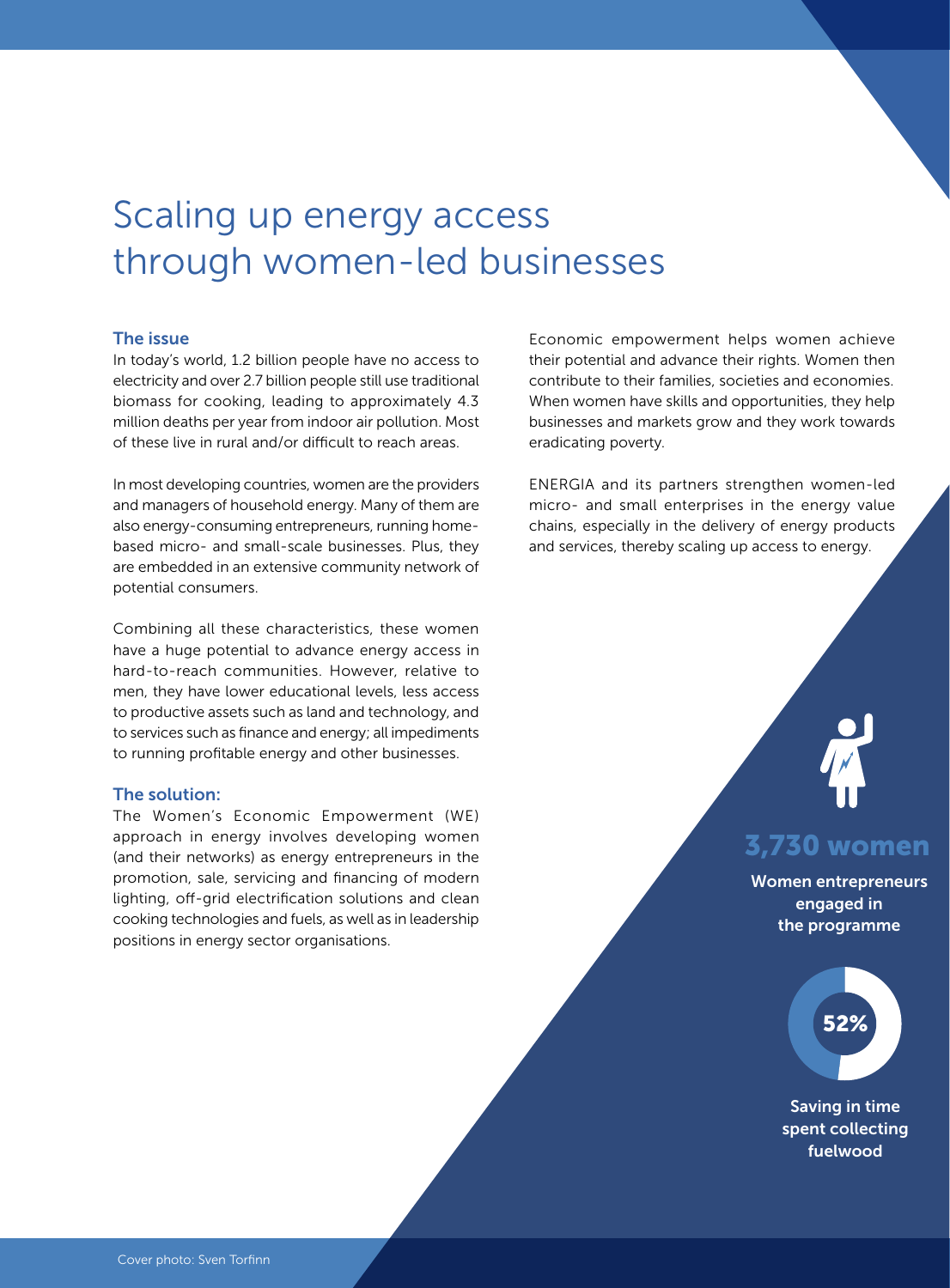3

# Our impact

(December 2016)



Consumers reached with clean energy products

Reduction in monthly expenditure on cooking fuel



a

### 1.78 million 348,921

Energy products sold



in monthly expenditure on lighting fuel



Of micro- and small enterprises profitable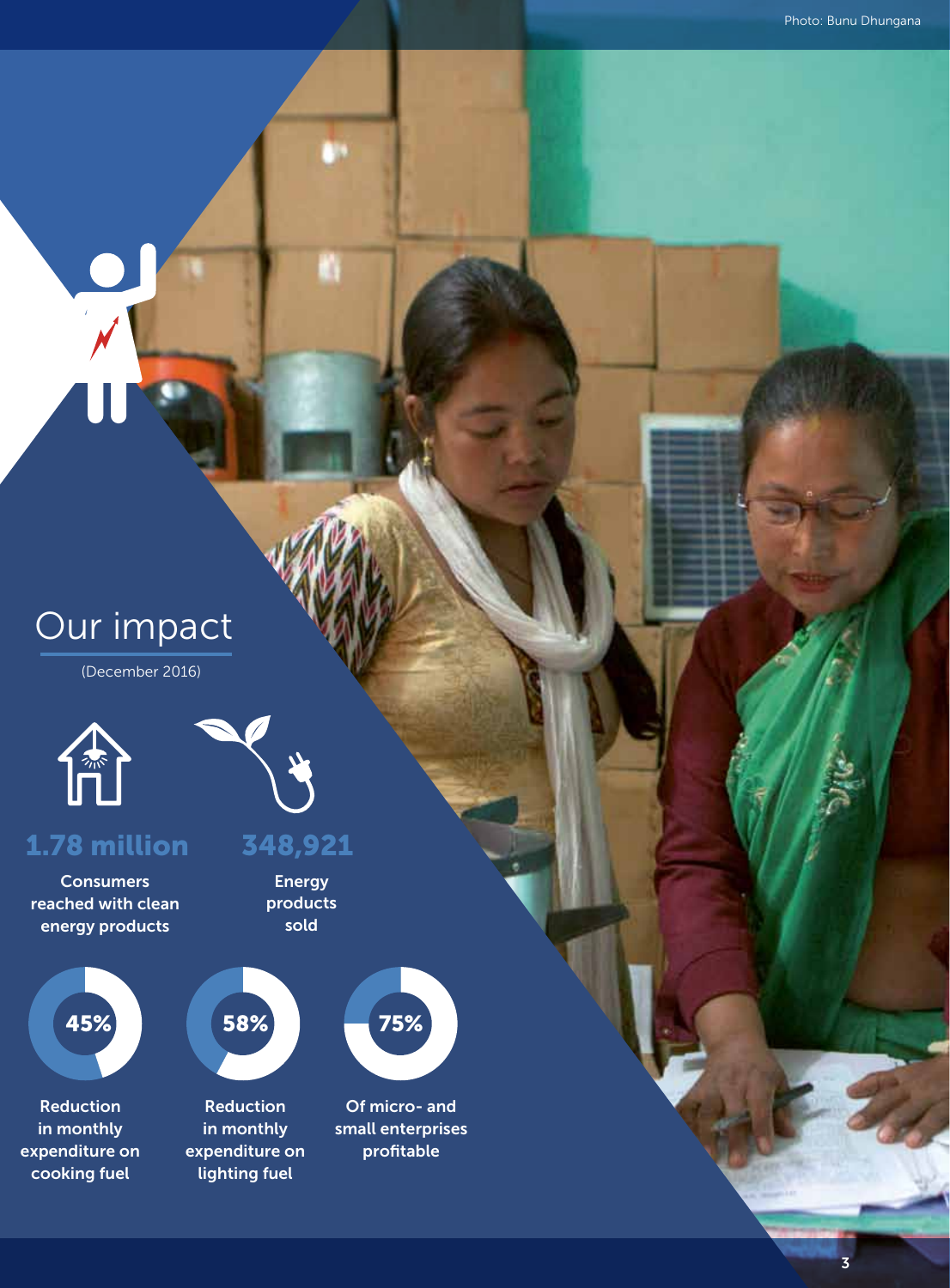Universal access to modern energy services by 2030 is one of the primary goals of Sustainable Energy for All (SEforALL). At the same time, poverty reduction and gender equality are global priorities and important goals in the 2030 Agenda for Sustainable Development.

**TELI** 

Achieving these separate but inextricably linked goals calls for concerted international effort, and a break from business-as-usual. ENERGIA, together with its partners in seven countries, has been working on one such effort.

4

**B**sunk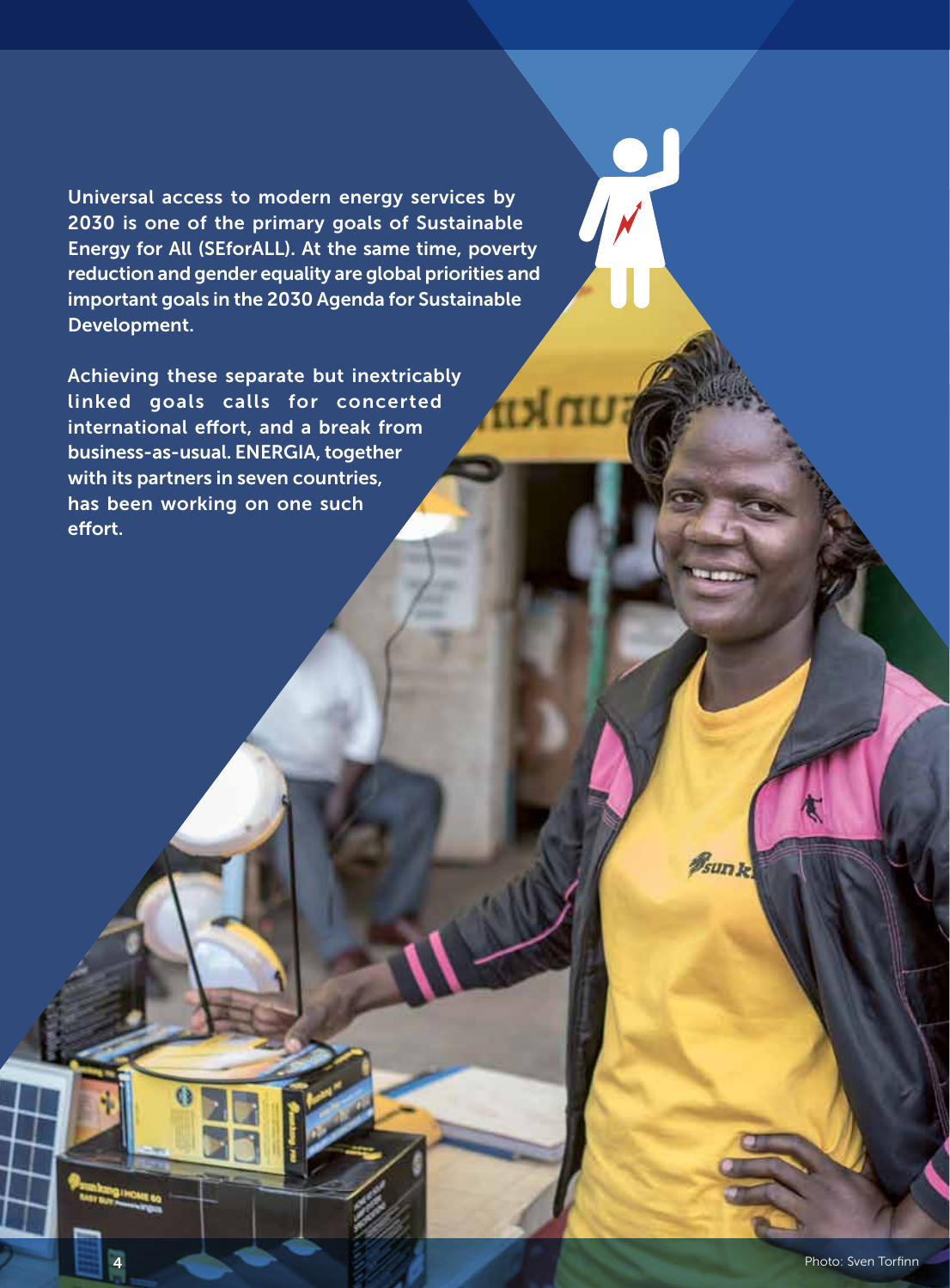# Why investing in women and their energy enterprises pays off

### Working with women makes business sense because:

- When women have the right skills and opportunities, their businesses grow and so do markets<sup>1</sup>.
- Women entrepreneurs make significant contributions to their economies. Small and Medium Enterprises (SMEs) with full or partial female ownership represent 31 to 38 percent (8 to 10 million) formal SMEs in emerging markets.
- Women can play a crucial role in scaling up energy access, especially in hard to reach communities. As household energy managers and through their networks, they are uniquely positioned to connect with their peers, increase awareness and deliver energy products and services.
- Women make or influence 80 percent of buying decisions and control US\$20 trillion in global spending<sup>2</sup>.

### Reaching women is essential in poverty reduction efforts because:

- Women make up the majority of the world's poor, hence poverty-reduction efforts necessarily need to address women's needs and empower them.
- Economic empowerment is one of the most powerful routes for women to achieve their potential and advance their rights.
- Women who are economically empowered contribute more to their families, societies and national economies. When women earn an income, they use the bulk of it in ways that benefit their families, communities and economies, thereby providing a route to sustainable development.
- 1. IFC and McKinsey Women SME mapping exercise 2011. Here, the definition of a woman-owned SME is based on the enterprisesurvey definition which asks whether at least one of the owners is female, or whether any of the females are owners.
- 2. Dalberg Global Development Advisers and the International Center for Research on Women (ICRW). 2014. The Business Case for Women's Economic Empowerment: An Integrated Approach. Chapel Hill, NC: Oak Foundation.

### Women entrepreneurs face a series of bottlenecks in achieving growth. Some of these bottlenecks are:

- Limited business experience and skills and lower levels of education.
- Difficult access to finance, often due to non-financial barriers, including the legal and regulatory environment; differentials in education and awareness among women; and constraints within financial institutions (little familiarity with and cultural barriers preventing interest in female clients).
- Culturally driven constraints faced by women entrepreneurs, such as lower levels of education, restricted mobility and higher demands on their time.
- Limited access to a variety of market actors and intermediaries, as well as valuable market data.
- Discriminatory cultural and gender norms that can limit opportunities to grow their businesses.

As a result, women find it difficult to grow their businesses. Through its Women's Economic Empowerment Programme (WE), ENERGIA and partners create and strengthen women as energy entrepreneurs, addressing the challenges facing women entrepreneurs.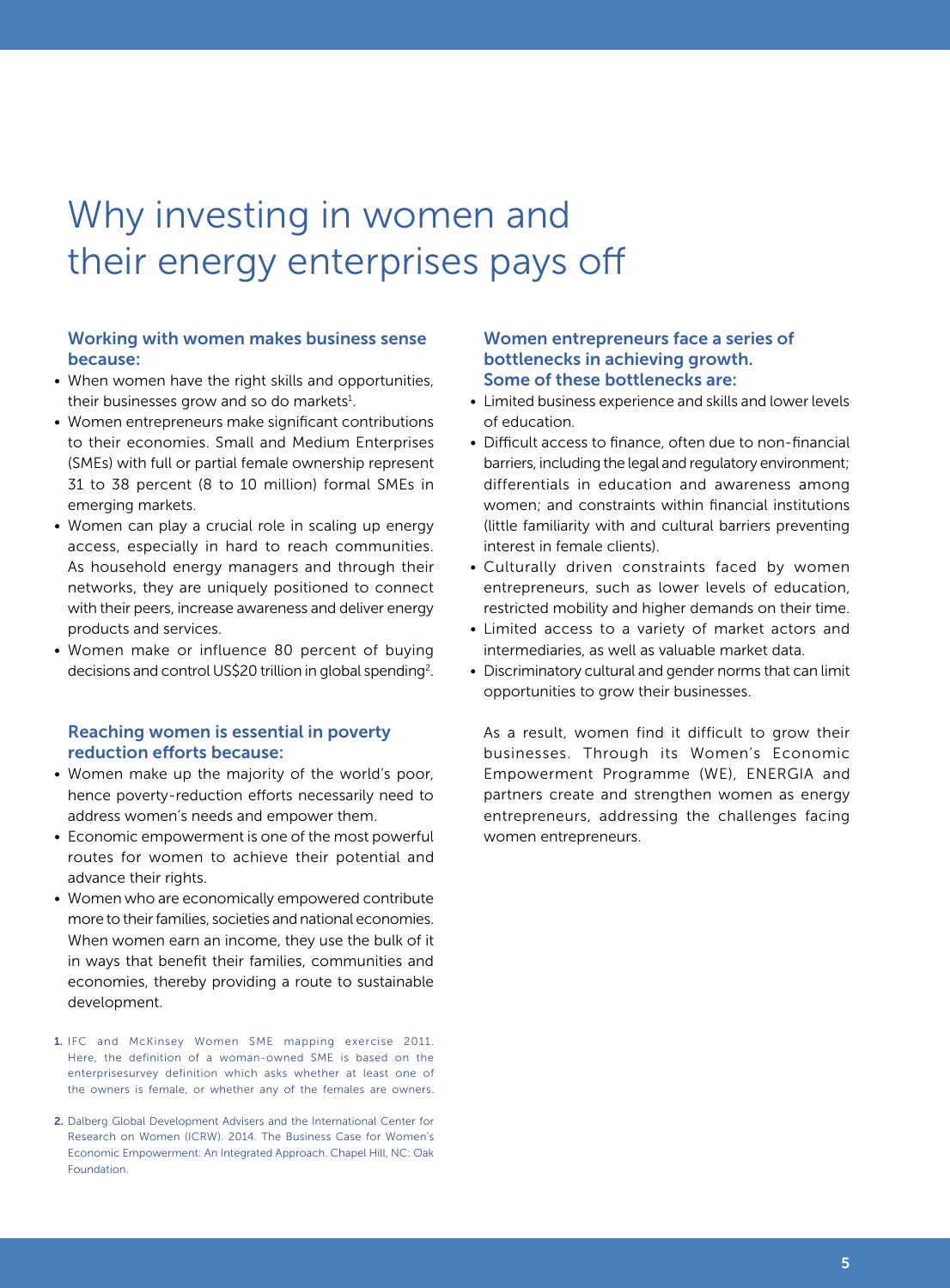# ENERGIA's Women's Economic Empowerment Programme

The Women's Economic Empowerment Programme (WE) works with 3,730 women entrepreneurs in the delivery of energy services and productive uses of energy, and has reached over 1.7 million consumers.

Partner organisations in Africa and Asia receive funding and technical support to work with womenled micro- and small businesses, building their capacities through training, hand-holding support and technical assistance. Efforts are directed at two areas: supporting women's energy enterprises and improving the use of energy in women's businesses through the productive use of energy. The approach is three pronged: enterprise development, addressing women entrepreneurs' specific constraints and doing this in a way that empowers the women and builds their agency.

### Strategies that the programme implements include:

- Systematic screening and recruitment of potential women entrepreneurs, as individuals and in groups.
- A step-by-step capacity building process focusing on technology orientation; business and marketing skills; leadership and agency.
- Finance facilitation for women entrepreneurs, including through loan guarantee funds, microcredit, local cooperatives and self-help groups
- $\bullet$  Facilitate distribution chains that bring energy products from the suppliers to the consumers.
- Targeted support in identifying and expanding into new markets beyond immediate neighbourhoods.
- Putting in place a reliable system for supply, repair and maintenance of high quality energy technologies.
- Partnerships with the private sector, women's groups, organisations, networks, cooperatives and savings and credit groups.
- Fostering women's leadership and influence in the national environment.

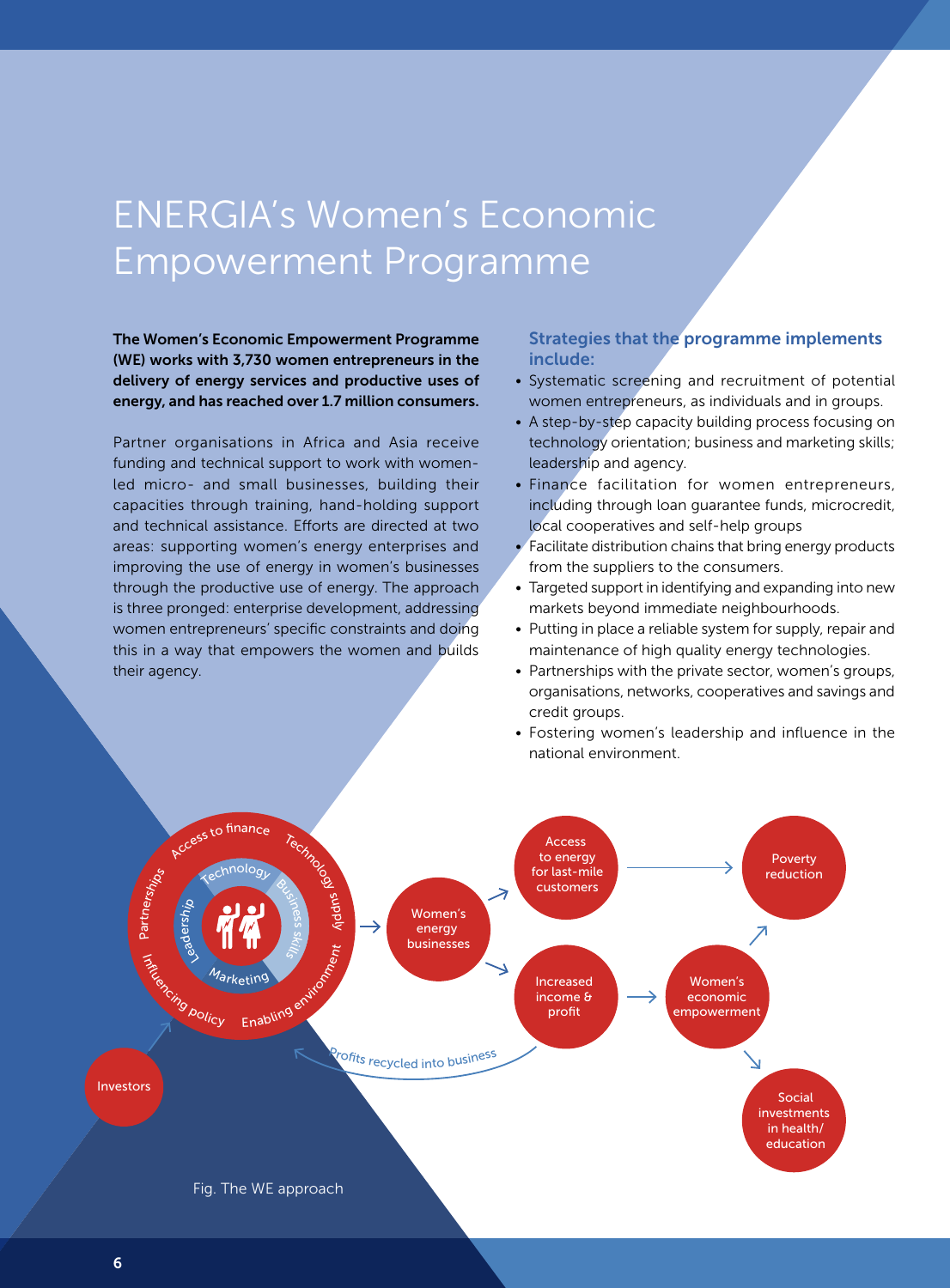The women-centric "last mile" distribution model for affordable clean energy technologies integrates women in both the supply and demand sides of a thriving grassroots green economy. It combines the best of an enterprise development model with a women's empowerment model. Starting with almost nothing or a small energy business, many of these women go on to become social leaders in their communities. They are role models for other women in their communities, and showcase how women like them can run successful businesses, and negotiate and advocate for their interests. At the same time, this market-based innovation brings clean energy to rural customers' doorsteps, where traditional distribution channels have simply not reached.

### Facilitating finance for women entrepreneurs through partnerships

For women entrepreneurs, limited access to finance, both for start-up and growth, is one of the largest challenges faced. In Senegal, the Energy Opportunities for Women in Senegal (EOWS) project, implemented by Energy 4 Impact, works to develop women's businesses in the poor district of Tambacounda.

In addition to developing women's energy enterprises based on solar lights and improved cookstoves, Energy 4 Impact also works on energy interventions with Senegalese women's groups engaged in agriculture and agricultural processing. EOWS is currently working with 241 enterprises (individually and in groups), out of which 105 are selling solar lamps and improved cookstoves (ICS), and 55 are involved in productive uses of energy. To make credit available to the entrepreneurs and to maximise their overall gains, Energy 4 Impact has partnered the private sector and government organisations.

- Energy 4 Impact provides business skills training and one-to-one mentorship to women in developing business plans and advice on improving energy use practices.
- For the non-energy component of their businesses, two government agencies, the Small Local Irrigation Programme (PAPIL) and the National Agency for Rural Agriculture (ANCAR), have been involved. PAPIL and ANCAR train women on farming techniques, irrigation and product transformation.
- To enable the women to have access to credit so that they can purchase technologies for their businesses, Energy 4 Impact has brought together the French Financial Institute PAMIGA and a local Microfinance Institute, Caurie MF, to establish a credit programme. PAMIGA provides concessionary finance to Caurie MF, which in turn provides solar equipment (including solar fridges and solar pumps) on a leasehold basis to women at an interest rate of 15%, which they pay off within 24 to 30 months. This fund is guaranteed through a Loan Guarantee Fund that has been set up within the EOWS programme.

In addition to making credit available for the enterprises, targeted technical inputs from ANCAR, PAPIL and Energy 4Impact ensure that the credit well utilised, and that the productivity and profit margins of the businesses grow.

Energy 4 Impact has also forged similar partnerships in women's energy businesses. A financing mechanism has been set up that enables suppliers to sell energy technologies to women entrepreneurs on credit. Energy 4 Impact guarantees the value of those products through a Loan Guarantee Fund set up for this purpose. The suppliers make energy products available for women who must provide 25% of the cost of the product upfront and repay the remaining 75% over a period of 90 days. The EOWS Project is working with three suppliers: TOTAL, through its AWANGO solar products initiative, to deploy certified Lighting Africa products in Africa, and two ICS manufacturers selected though a partnership developed with PERACOD (a GIZ-managed programme).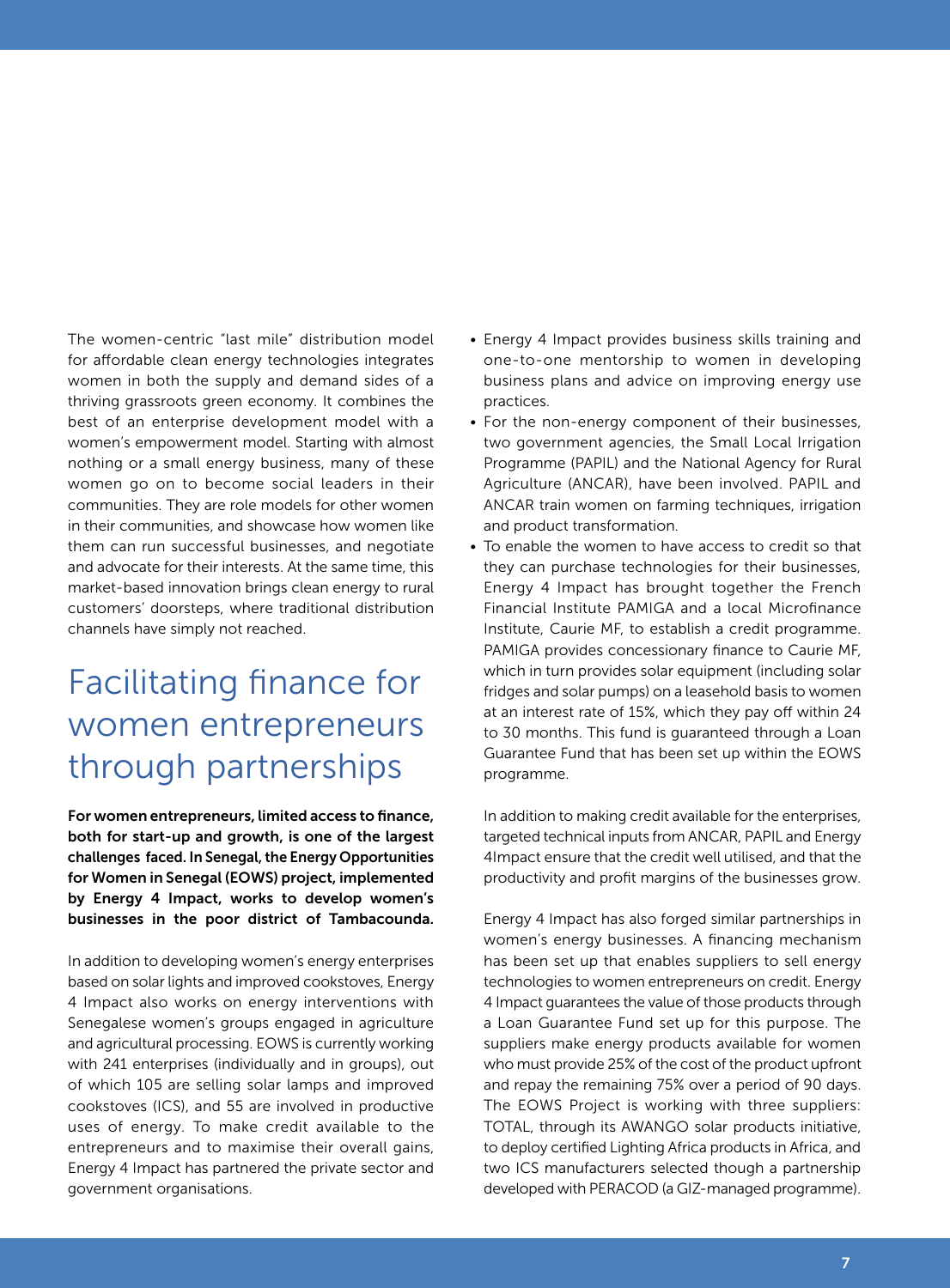# Embedding activities within local institutions to enhance sustainability

In Nepal, the Promoting Women-led Enterprises for Energy Access and Local Production project (WEE-Nepal) works directly with Community Rural Electrification Entities (CREEs). CREEs are community-embedded organisations that purchase electricity in bulk from the grid and retail it to their users within their command area. Working through CREEs enables WEE-Nepal to support women entrepreneurs in distant and remote districts.

The CREEs operate as local hubs for the WEE interventions and, in the process, their organisational capacities grow. The CREEs take the leadership in identifying potential women entrepreneurs (local women who they know well); steer the training programmes; make linkages with local financial institutions (LFIs) and government agencies such as the District Cottage and Small Industries Office, to facilitate loans. In several cases, they have also set up a Women's Entrepreneurship Development Fund (WEDF) to be used as a guarantee fund so that LFIs can provide concessional loans to CREE-supported women entrepreneurs. WEDF is also used for building the capacity of women entrepreneurs. As the enterprises grow, they demand more electricity, and hence it is a win-win situation for both the entrepreneurs and for the CREEs, who can sell more electricity, making higher profits.

WEE-Nepal is being implemented by the Centre for Rural Technology – Nepal (CRT/N), the National Association of Community Electricity Users Nepal (NACEUN) and Practical Action Consulting, and works with over 800 women in six hilly districts.

The other component of WEE-Nepal is on improved cookstove dissemination. WEE-Nepal has been contributing to the government's "Clean Cooking and Lighting Solutions for All by 2017" national campaign by promoting a supply system for improved cookstoves (ICS) with local women as the last-mile supply chain actors. With dwindling firewood supplies and the high cost of kerosene, the pressure, mainly on women, to reduce cooking fuel use is high. Unfortunately, ICS are not seen as a marketable commodity and there are few ICS suppliers actively serving sparsely distributed rural communities. In these remote districts, where improved cookstove distribution networks are non-existent, WEE-Nepal develops women as ICS entrepreneurs through imparting technical, business and leadership skills, and providing support in market development and finance facilitation. Several of the trained women have set up their own ICS enterprises while others work for them as sales agents or work independently. WEE-Nepal works with local government programmes and line agencies such as municipalities, Environment Friendly Local Governance (EFLG) and Sunaulo Hazar Din (SHD) for coordinated efforts for ICS promotion through the women entrepreneurs.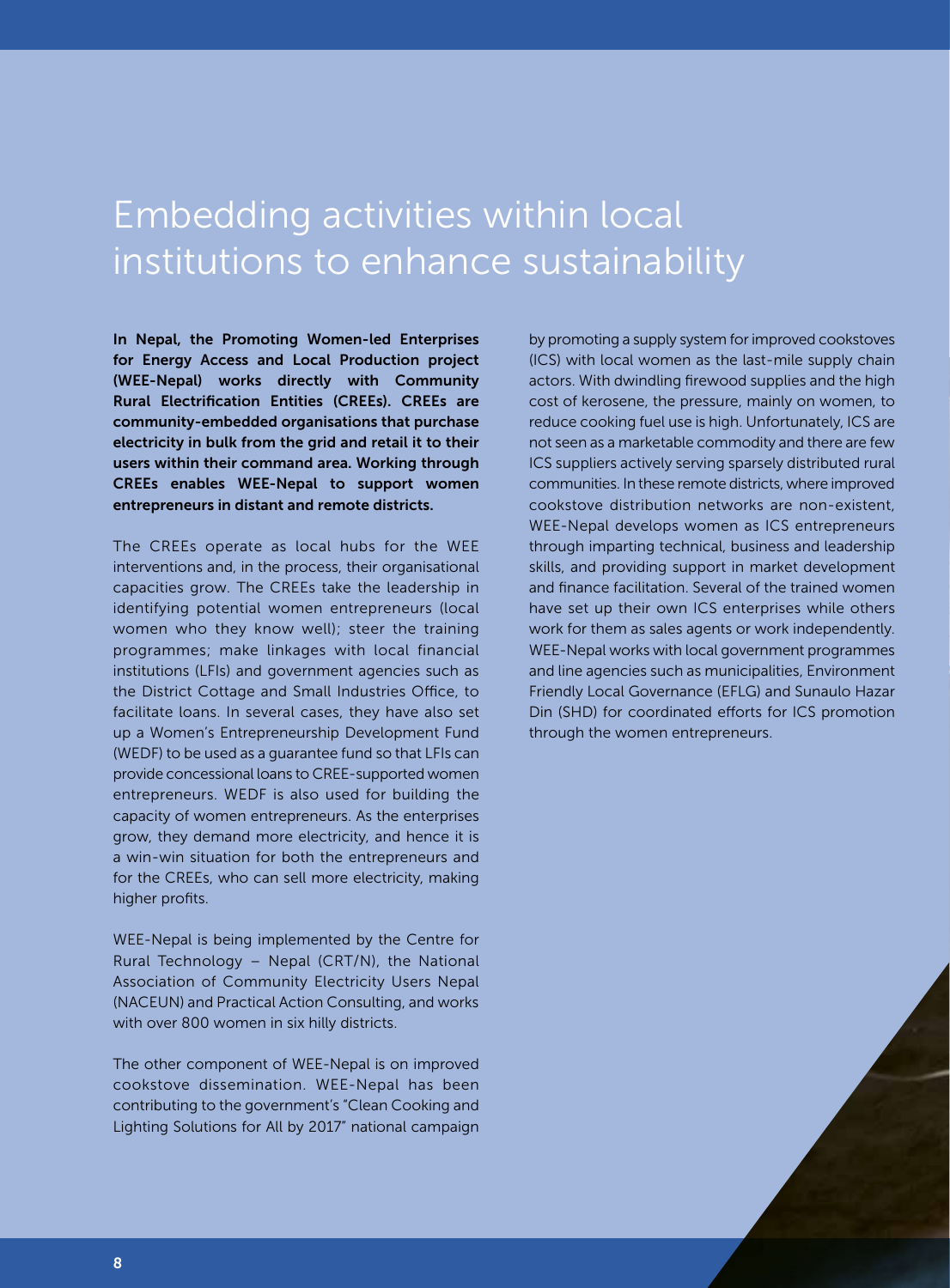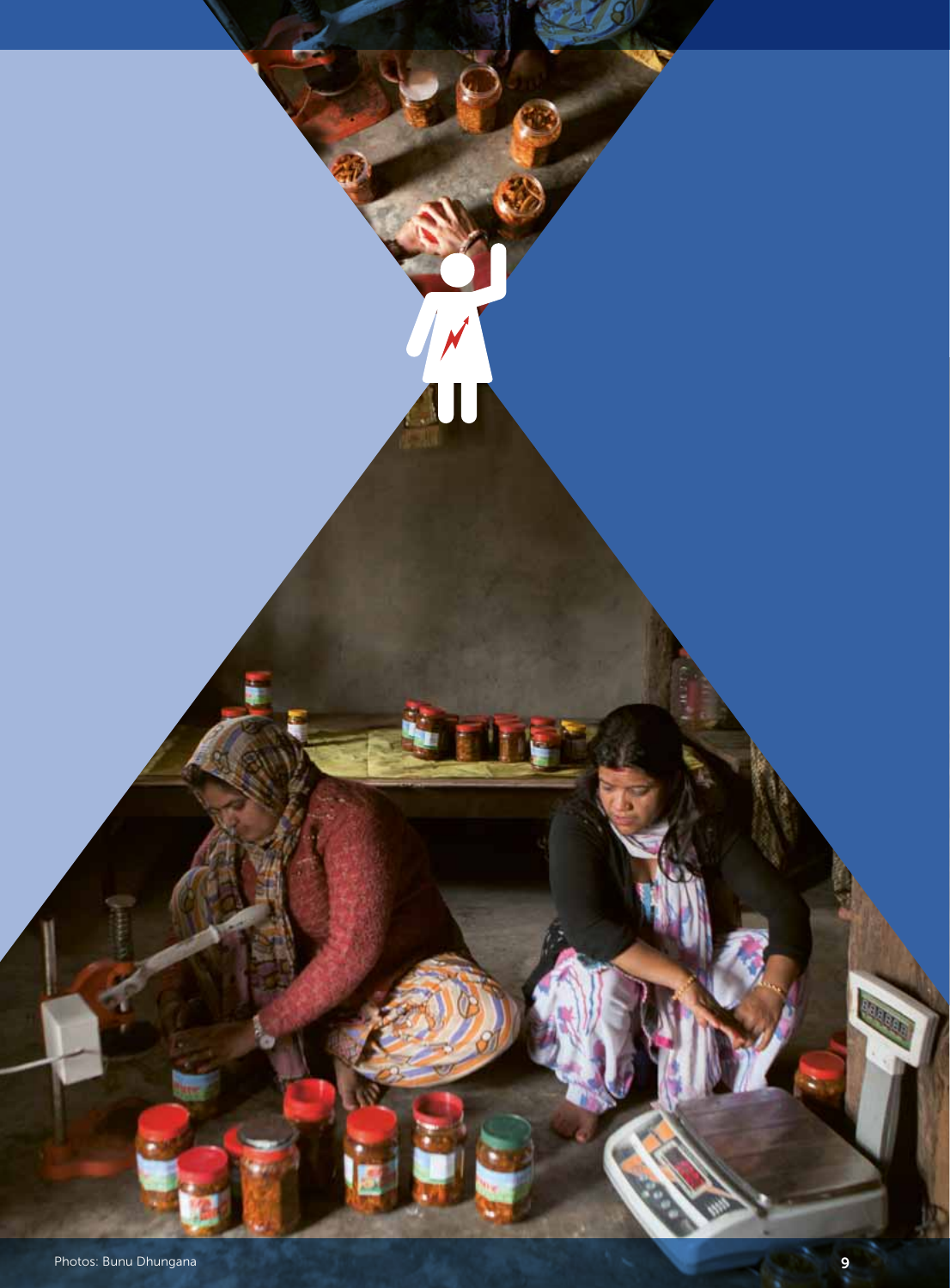# Targeted marketing and promotional efforts

The Women in Energy Enterprises in Kenya project (WEEK) is led by Practical Action Eastern Africa, and also involves Sustainable Community Development Services (SCODE). The project is working with 844 women entrepreneurs in seven counties, supporting them in value chains associated with improved cookstoves (ICS), solar technology and biomass briquettes. 922,295 people have gained access to clean energy through their efforts.

While some women entrepreneurs work individually, or with their families, others prefer to form and work in groups of 12 to 30 members, linking to already existing Village Savings and Loaning Associations (VSLAs). Through such groups, the women entrepreneurs come together for specific tasks such as pooling individual contributions to purchase products and raw materials in bulk, or renting a shared space. This enables them to reap economies of scale, while the selling is mostly done on an individual basis, ensuring a "businesslike orientation". Working in groups also gives them confidence and much-needed peer support, for the business and also more generally. Most groups have set up a social fund, which they lend to members in emergency situations at zero interest rate for short durations.

Marketing their products, and going beyond immediate neighbours and friends, calls for a systematic strategy. The project uses the Participatory Market Systems Development (PMSD) diagnostic and planning tool that covers three key areas: 1) enabling environment, 2) core value chain and 3) business support services. The enabling environment aspect is targeted through the project's advocacy component, which sensitises key players and decision-makers to the need to support women's economic empowerment in energy service delivery. This includes lobbying county governments to support the women entrepreneurs, for example by providing capital to expand their businesses.

In intervening at the core value chain level, (producers, retailers and end-users), the project is investing in developing both the demand and the supply sides of the three energy technologies. To increase demand and activate energy product markets, the project uses strategies such as marketing campaigns supported with public open-air demonstrations, facilitating entrepreneurs to participate in trade fairs and other potential convergence events such as county environment days, farmer field days and door-to-door marketing campaigns. While a few of the marketing activities are project-led (partially financed and organised by the project with the women entrepreneurs participating as exhibitors to promote their sales), most are led by the individual entrepreneurs.

Further, the WEEK project has cascaded its marketing strategy down to each of the counties, with each county employing different marketing and promotion tactics, informed by context and immediate market needs and opportunities. Additionally, each of the project counties is used as a focal location to coordinate linkage and access to markets in neighbouring counties. For example, the entrepreneurs in Nakuru have access to markets in Baringo, Nyandarua and Laikipia Counties though their own networks.

At the same time, the project has facilitated necessary linkages between the entrepreneurs and service providers such as machine fabricators for briquetting machines and suppliers of accredited solar and ICS brands for the Kenyan market.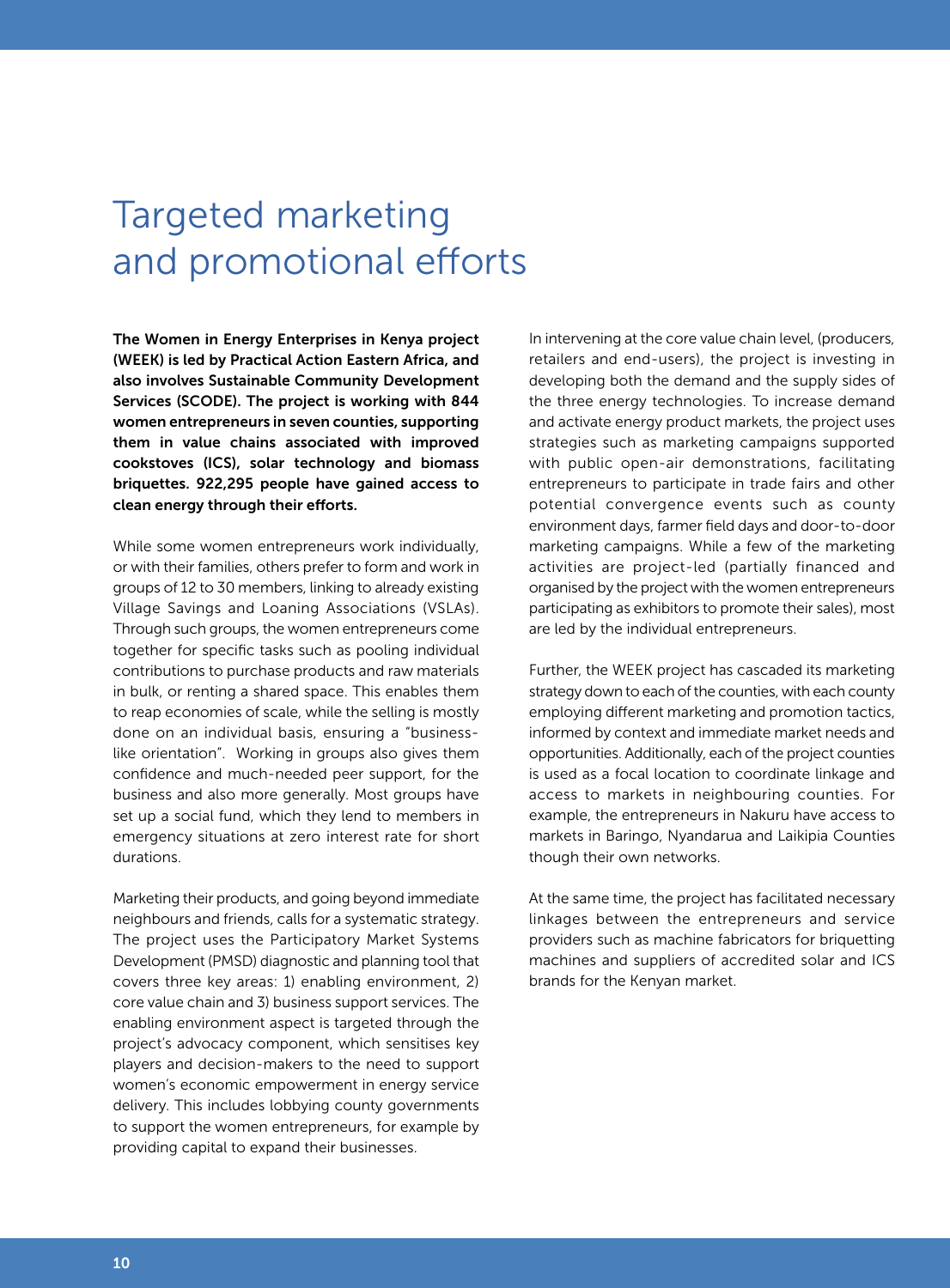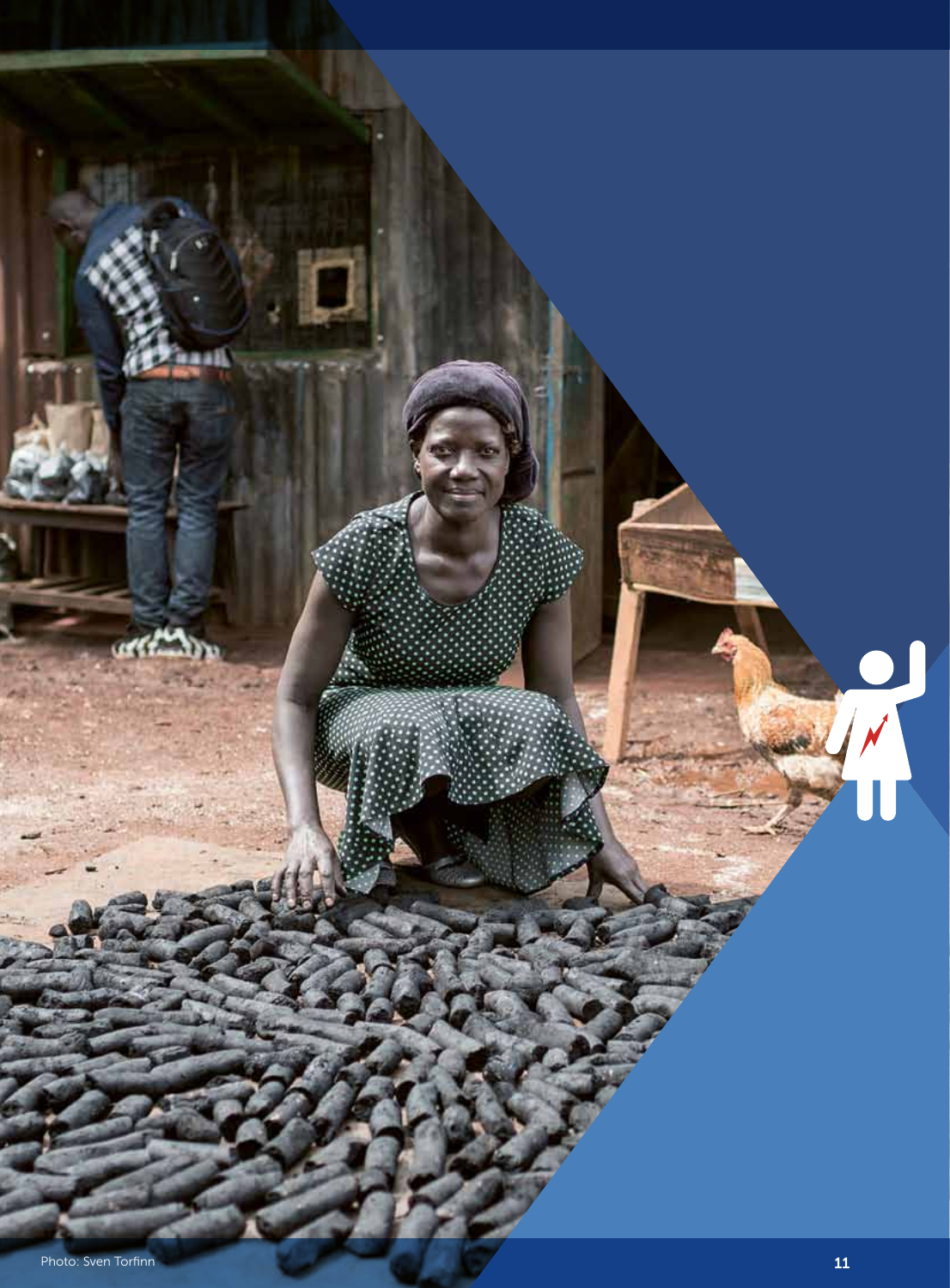# WE impact

Household • Asset ownership • Financial security • Bargaining power • Decision making

AN HOUP BUAK

CLEAN ENERGY

### Personal

### • Income and profits

- • Knowledge
- and skill set

Nazava

- • Self-esteem
- • Well being

#### **Community**

د

- • Participation in community
- • Employment
- Change agent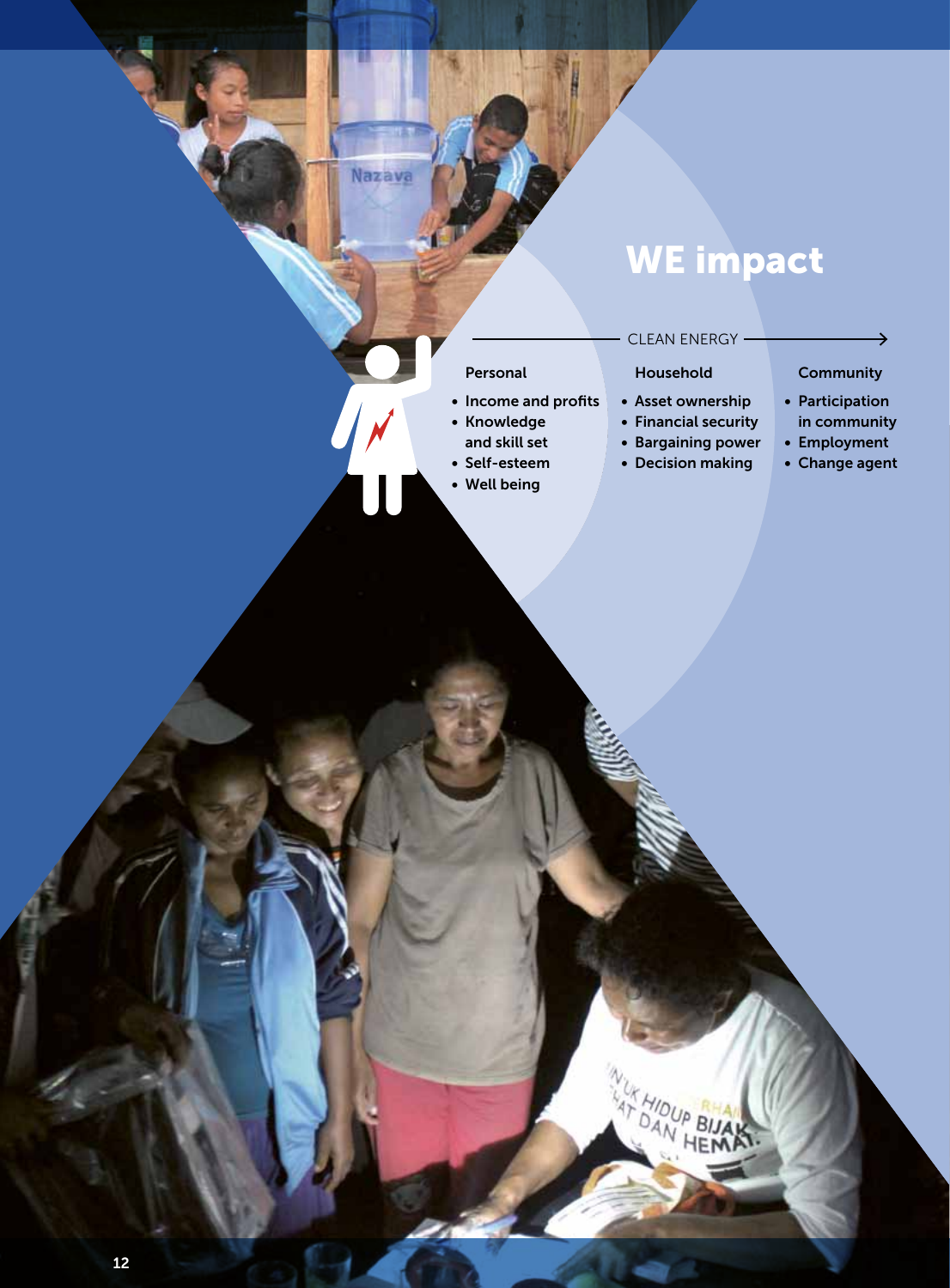# Indonesia's Ibu Inspirasi: growing as they sell

Indonesia spreads over an archipelago of more than 17,000 islands. This geography make energy access a huge challenge. Of its total population of approximately 260 million people, more than 80 million live without electricity, and almost 100 million people rely on smoky, fuel-hungry threestone fires for cooking. The Wonder Women Indonesia programme addresses technology distribution and women's economic empowerment. Kopernik Solutions is currently working with 389 'Ibu Inspirasi', or 'Wonder Women' in English, to develop sustainable supply chains connecting clean energy technology with last-mile communities, expanding access to simple, affordable and clean energy technology.

The Wonder Women get trained in technology use and maintenance, sales and marketing, bookkeeping, public speaking, and agency and empowerment. Training sessions equip them with the skills and confidence to succeed. They are kitted out with marketing materials and an inventory of technology, and are trained to conduct Tech Fairs and regular promotional events to demonstrate and raise awareness of the clean technologies to their potential customers. Kopernik also supports MSEs in running safe drinking water campaigns in local schools to raise awareness and generate demand for the water filters. The women earn a margin on every technology item sold. Ongoing mentoring helps them to develop new skills and grow their businesses. As of December 2016, more than 500 Wonder Women have sold more than 36,000 clean energy items and reached more than 180,000 people.

As the women grow more confident and increase sales, they often engage other women and men on a commission basis (called "downlines"), which helps them to reach distant markets and create a second layer of women's economic empowerment. When Ibu Sekeda learned about the Kopernik programme, she was too busy to promote technologies and instead hired other women from amongst her friends to sell on her behalf. Kopernik has introduced a downline incentive system to encourage such growth and initiative. Most wonder women play multiple roles as a mother, wife, teacher, entrepreneur, and also a microsocial entrepreneur of clean energy technologies. The wonder women also inspire others through what they achieve - earning money to support their families, gaining new business skills, and gaining confidence in their ability to succeed as micro-social-entrepreneurs.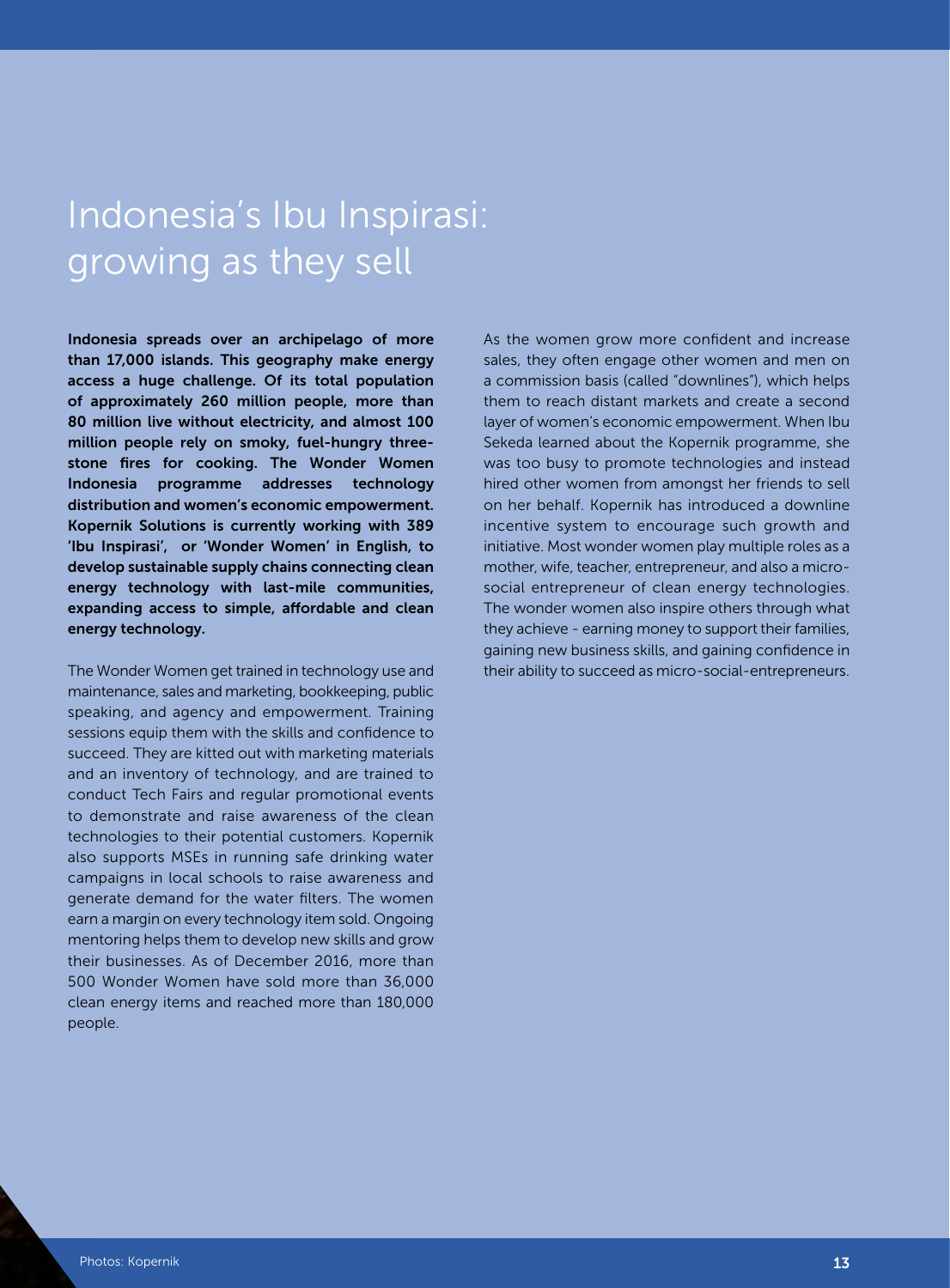# Transformative impacts at the last mile: Solar Sister

Solar Sister focuses on building women-centric entrepreneur networks in Nigeria, Uganda and Tanzania. It works largely in under-served rural communities, in areas that traditional energy development approaches have failed to reach. As such, the impacts achieved by Solar Sister are transformative. Solar Sister is currently working with 1,954 entrepreneurs, and had delivered clean energy services to 549,865 people.

Ninety percent of Solar Sister entrepreneurs live in the last mile, in rural communities which are largely at the base of the market pyramid. A recent study by the Global Social Benefit Institute at Santa Clara University found that 97.8% of Solar Sister's customers in Tanzania were using kerosene before buying a solar product from a Solar Sister entrepreneur. The study further found that 91.6% of the customers who purchased solar lights from Solar Sister were no longer using kerosene.

Solar Sister's focus on last-mile distribution meets the unique energy needs of families living below the poverty line who cannot afford large home systems or a grid connection. The impact of these lights does not stop at the household and extends to smallscale businesses in communities. In Tanzania, 62% of customers reported using solar products to either start a new business or support an existing one. Solar Sister's 2016 annual impact report found that 31% of entrepreneurs also reported using solar or clean cooking products to run a business alongside their Solar Sister activities. For example, many customers and entrepreneurs reported that, as a result of gaining access to solar lights, they were able to keep their shops open later into the night, increasing their income.

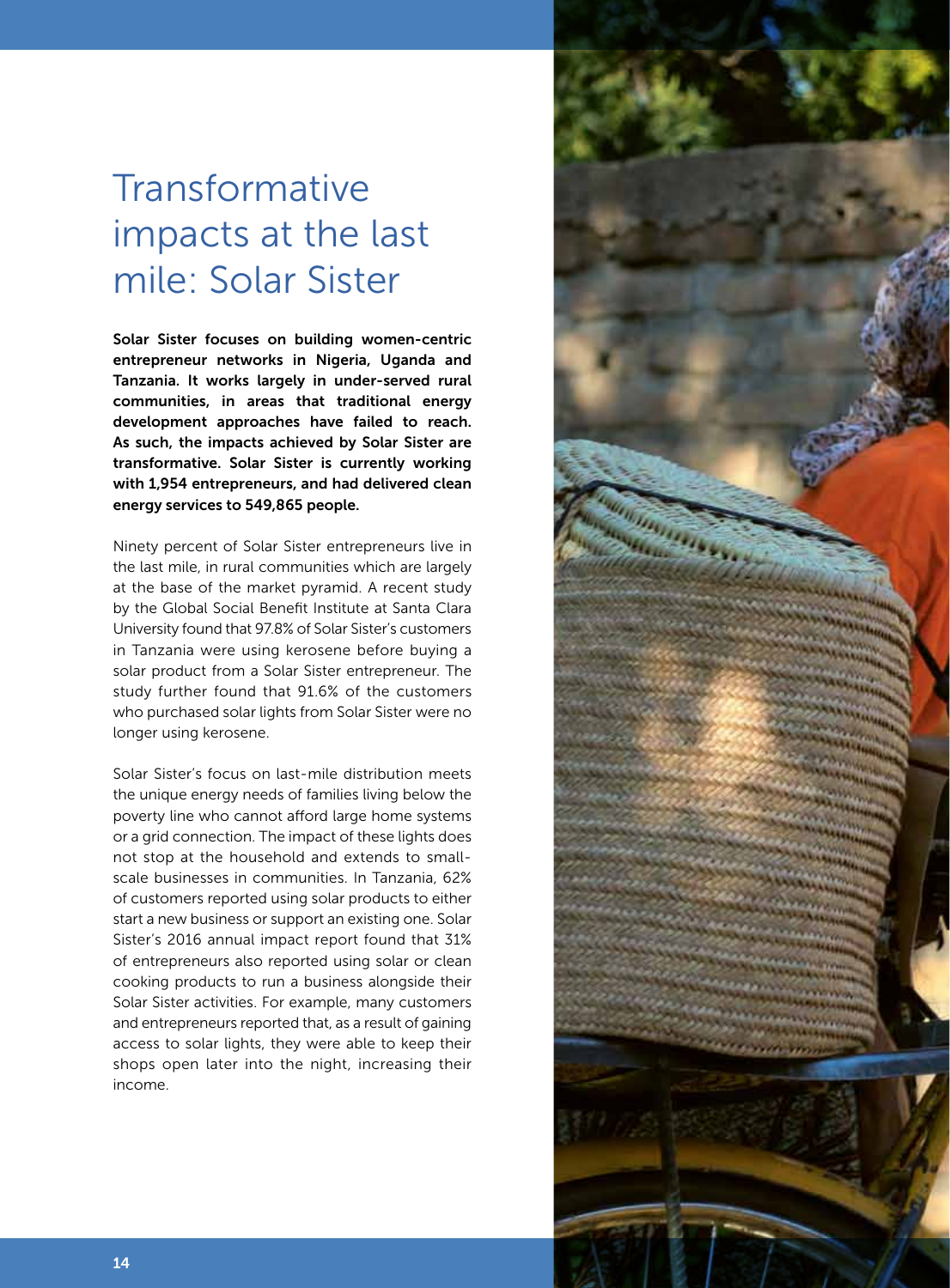In Sango Bay, on the banks of Lake Victoria, the community relies on agriculture and fishing. The farmers are all Solar Sister entrepreneurs, and they function as an entrepreneurial collective. They reinvest their profits in the Sango Bay Twezimbe Joint Farmers Association which acts as an economic support system for the village. The fishing communities located around Sango Bay have become this group's most consistent customers. The fishermen have purchased the Marathoner Beacon solar lanterns so that they can construct fishing nets at night  $-$  a time-intensive process that is necessary to enjoy fruitful fish production during the day. During the six hours it takes to make and mount the nets, the kerosene light the farmers were previously using would often go out requiring them to spend money and time on buying more kerosene. The Marathoner solar lanterns, when fully charged, provide light for up to eight hours.